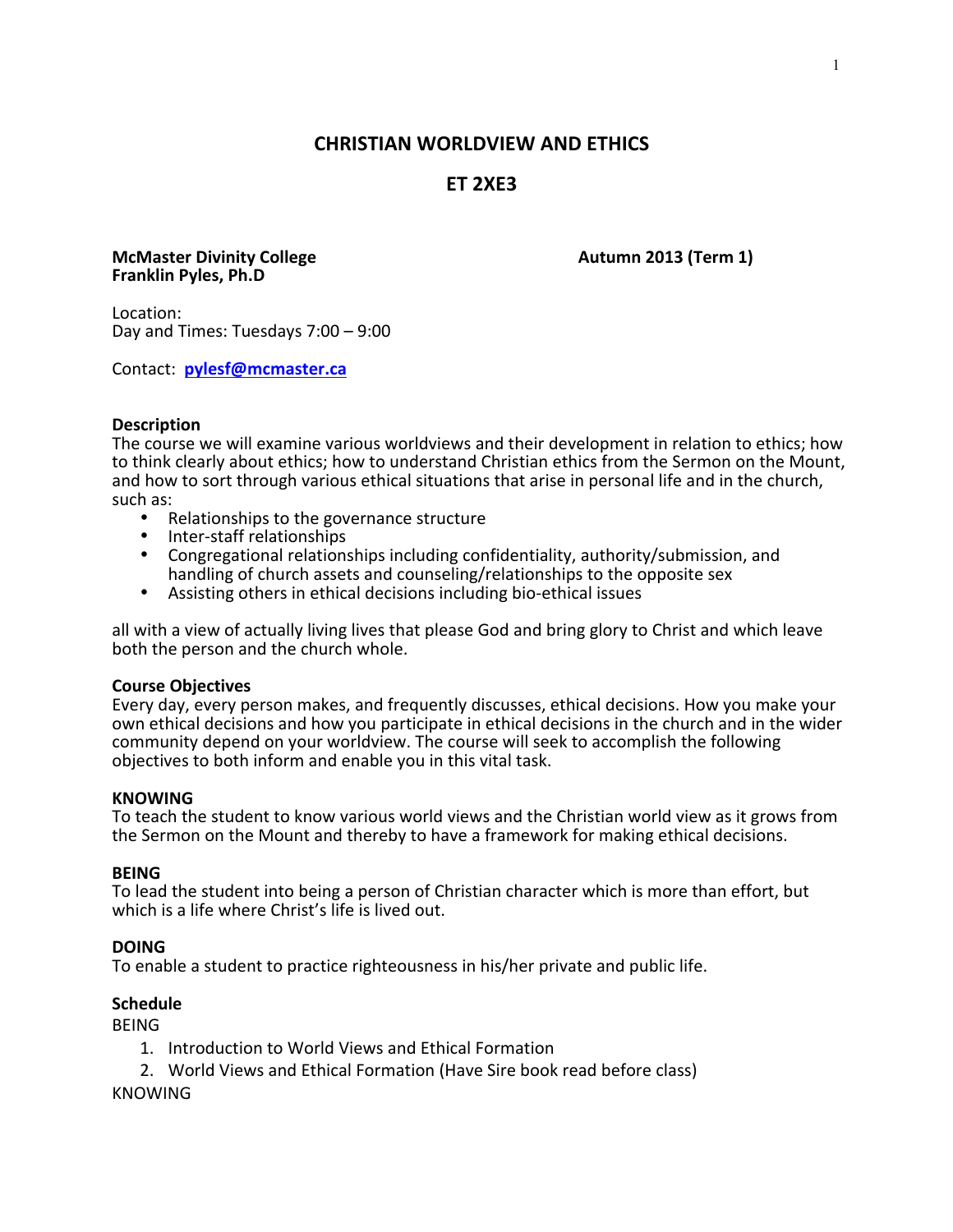- 3. Ethical Foundations: Philosophical
- 4. Ethical Foundations: Philosophical
- 5. Ethical Foundations: Philosophical
- 6. Guest Lecture
- 7. Ethical Foundations: Old and New Testaments Law and Grace
- 8. Ethical Foundations: Sermon on the Mount/People and Church in Community
- 9. Ethical Foundations: Sermon on the Mount/People and Church in Community

#### DOING

- 10. People and Church in Community
- 11. People and Church in Community
- 12. Power relationships in the Church
- 13. Current Ethical Issues in Application
- 14. Current Ethical Issues in Application
- 15. Current Ethical Issues in Application

#### **Required Texts**

Glen H. Stassen & David P. Gushee. Kingdom Ethics: Following Jesus in Contemporary Context. Downers Grove, IL: InterVarsity Press, 2003.

Dallas Willard. The Divine Conspiracy: Discovering Our Hidden Life in God. New York, NY, HarperOne, 1997 Note: Pages  $1 - 239$  are required.

James Sire. *The Universe Next Door: A Basic Worldview Catalog* (4th edition). Downers Grove, IL, InterVarsity Press, 2004

#### **KNOWING**

**PAPERS:** Note: Papers should be submitted electronically to a Dropbox Account. Instructions will be emailed to you.

Please don't neglect to put your whole name on the paper itself. Use sources, but tell me what the sources are in standard McMaster University footnoting protocol. Much of your grade will be on how deeply you analyze the topic and give your answers.

#### **Paper #1. Due: October 8, 2013 Length: Approximately 2000 Words. Weight: 25%**

Describe a situation that you have directly experienced which created for you the need for a personal ethical decision. It is important to describe the situation with accuracy so that an accurate analysis may be made. Describe the full complexity of the situation and give an ethical analysis. That is, what was it about the situation that created tension because there seemed to be conflicting ethical demands? What biblical/philosophical framework(s) were brought into play? What was the outcome? What errors do you now note in the original analysis? What would you now do differently if you had to do it again?

#### **Paper #2. Due, October 29, 2012. Length: Approximately 3000 Words. Weight: 40 %.**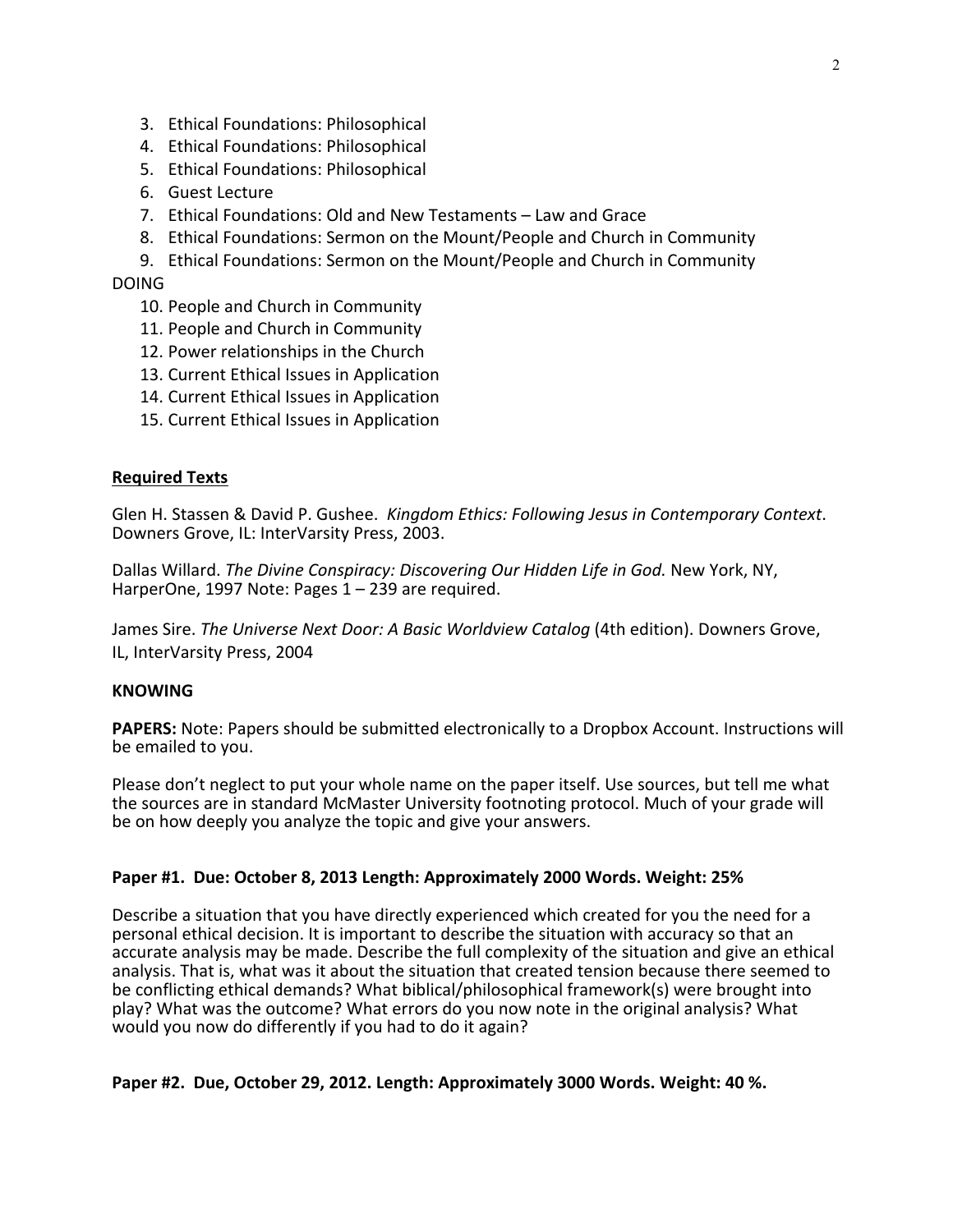Pick one of the following three ethical problems and show how each of the four ethical world views would approach and seek to give an answer to the problems. Then, give your final answer, considering as you do if insight might be gained from the various standpoints. Be sure that your conclusion is oriented to the real world and personally satisfying. Note: the scenarios are purposefully vague and somewhat ambiguous. Scenarios:

- 1. Some people who have sought to have a child through artificial insemination have sometimes left embryos in storage. What should be the ultimate fate of these embryos?
- 2. If a person has promised to keep certain secrets secret, but discovers that the secrets hide actions which are harmful to people, should that person continue to keep them secret?
- 3. Should marijuana be legalized?

World Views:

- 1. Utilitarian
- 2. Deontological
- 3. Relativism
- 4. Sermon on the Mount/Kingdom Ethic

# *You should use a variety of sources and footnote your sources.*

# **DOING**

# **OR – INSTEAD OF PAPER 2**

# Due at one of the course times, a 1 hour presentation of a case study to the class. Weight: 40% Note: this option may be limited to SIX people.

The text by Glen H. Stassen & David P. Gushee contains a number of chapters dedicated to a particular ethical issue. Choose a situation from real life that involves or affects a church community. This may be a situation you are personally acquainted with, or one which you research. In class make the following presentation:

How is the church community currently handling the situation? Specifically, what world view are they using to frame their response? How is the congregation being affected? The surrounding community? And are there any others who are being affected and if so how?

Find out this information from reading such as newspapers, interviews, and by examining available documents, such as board minutes.

- How would Stassen and Gushee and Dallas Willard's Sermon on the Mount ethical approach change the above status quo, that is, both the ethical interpretation of the situation, the situation itself (an assumption here that an interpretation of a situation affects the reality of the situation) and the response to the situation?
- An opportunity for class interaction which should constitute one third of the class time.

# **BEING**

**Paper 3** Due November 19, 2012. Length: Approximately 2000 words. Weight: 25%.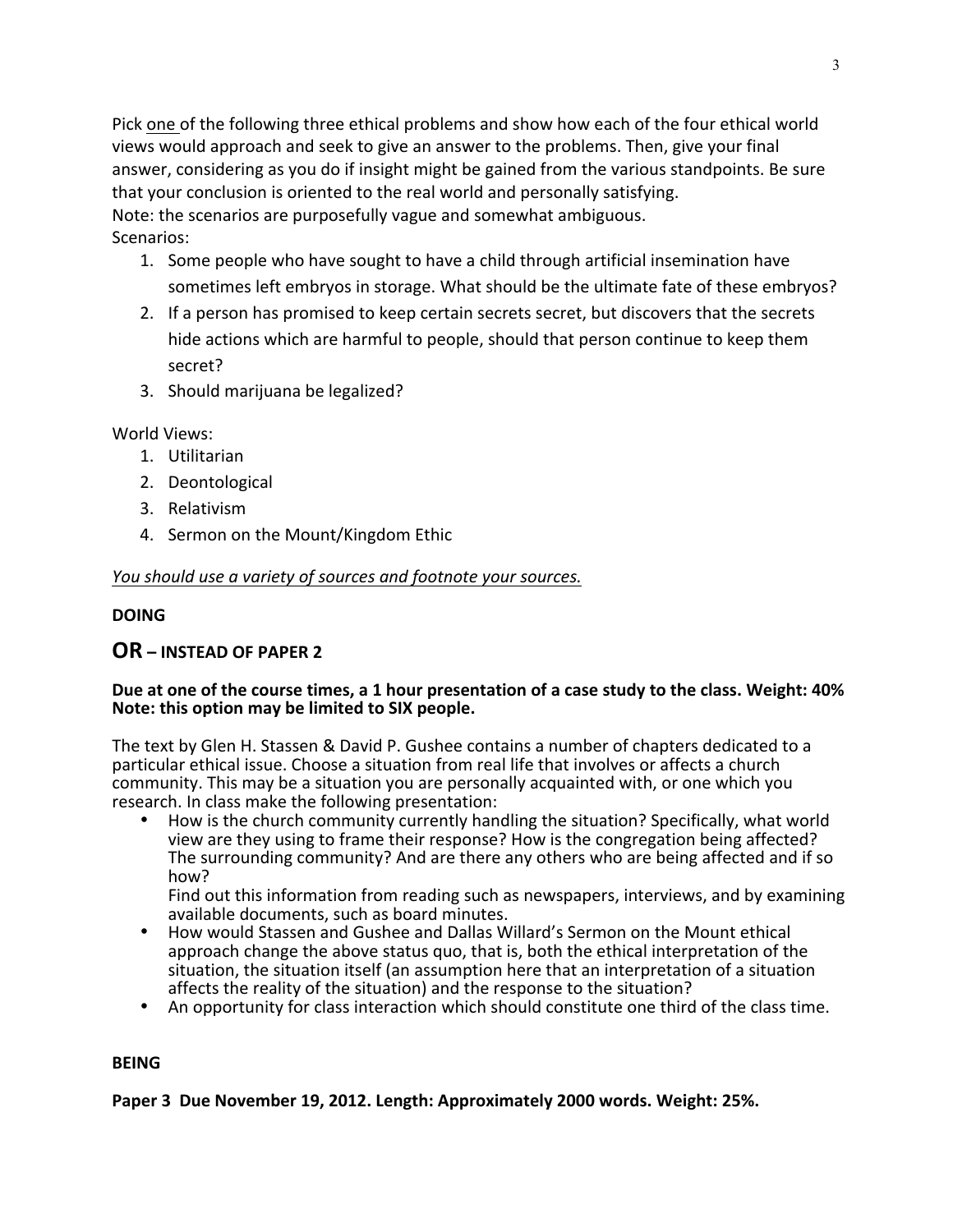Pick two books from the Bibliography, and, with the two required text books (total of four).

- Can you identify any shifts in your own world view that have occurred by reading these books?
- Set forth a plan for change in your personal life drawn from new things you have learned from these books.

You will be graded on the depth and insight of your presentation.

# **AND, LAST BUT NOT LEAST:**

It is your professor's desire to conduct the course paperless. To accomplish that everyone is requested to open a Dropbox account. Go to Dropbox.com and set up a personal account. Then, while on line, set up a folder called Worldview. Then, invite me to it. You may use my McMaster email: pylesf@mcmaster.ca for the invitation. You may then drop your papers into that folder, I will be able to retrieve them, grade and mark them, and put them back in. No one else will see your paper. As well, after you sign up for the course, I will be setting up a folder called WldviewEthics and I will invite everyone in the class into that folder. I will, from time to time, put articles and other resource material into that folder and you can then retrieve it at will. Just remember that whenever you want material to flow between people you must have your Dropbox live with the internet – this is sometimes confusing because it will also appear as on your homescreen.

### **Textbook Purchase**

All required textbooks for this class are available from the College's book service, READ On Bookstore, Room 145, McMaster Divinity College. Texts may be purchased on the first day of class. For advance purchase, you may contact READ On Bookstores, 304 The East Mall, Suite 100, Etobicoke, ON M9C 5K1: phone 416-620-2934; fax 416-622-2308; e-mail books@readon.ca. Other book services may also carry the texts.

#### **Academic Honesty**

Academic dishonesty is a serious offence that may take any number of forms, including plagiarism, the submission of work that is not one's own or for which previous credit has been obtained, and/or unauthorized collaboration with other students. Academic dishonesty can result in severe consequences, e.g., failure of the assignment, failure of the course, a notation on one's academic transcript, and/or suspension or expulsion from the College.

Students are responsible for understanding what constitutes academic dishonesty. Please refer to the Divinity College Statement on Academic Honesty ~ www.madciv.ca/regs/honesty.php.

#### **Gender Inclusive Language**

McMaster Divinity College uses inclusive language for human beings in worship services, student written materials, and all of its publications. In reference to biblical texts, the integrity of the original expressions and the names of God should be respected. The NRSV and TNIV are examples of the use of inclusive language for human beings. It is expected that inclusive language will be used in chapel services and all MDC assignments.

#### **Style**

All assignments are to be typed in double-spaced format, with footnotes and bibliographic references conforming to the *McMaster Divinity College Style Guidelines for Essays and Theses* (found on the McMaster Divinity College website). Failure to observe appropriate format and style will result in grade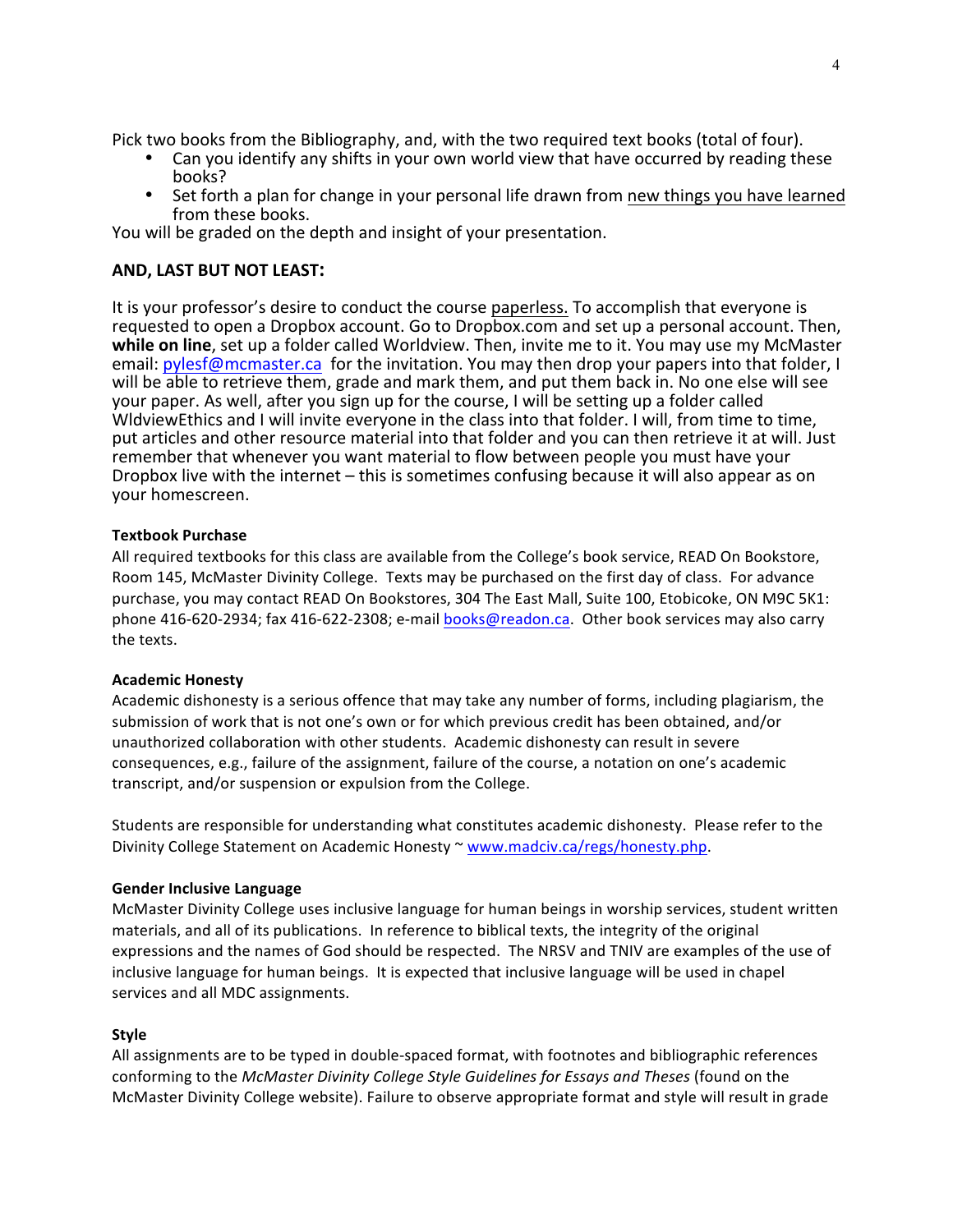reductions. 

#### **BIBLIOGRAPHY**

Arendt, Hannah, *Eichmann in Jerusalem*. New York: Penguin, 1963, 2006.

Aristotle, The Nicomachean Ethics, Hertfordshire, UK: Wordsworth Classics.

Barron, Bruce. The Health and Wealth Gospel. Downers Grove, IL: InterVarsity Press, 1987.

Blue, Ron. Generous Living: Finding Contentment Through Giving. Grand Rapids: Zondervan, 1997.

Colon, Christine A. and Bonnie E. Field. Singled Out: Why Celibacy Must Be Reinvented in Today's *Church*. Grand Rapids: Brazos, 2009.

Gill, David W., Becoming Good, Building Moral Character, Downers Grove: InterVarsity Press, 2000.

Gula, Richard M. *Ethics in Pastoral Ministry*. New York, New York: Paulist Press, 1996

Hanna, Frank J. III, *What Your Money Means: and how to use it well*. New York: Crossroad, 2008.

Hays, Richard B. The Moral Vision of the New Testament: An Introduction to New Testament Ethics. Harper, San Francisco, 1996.

Higgenson, Richard. *Dilemmas: A Christian Approach to Moral Decision Making.* Louisville: Westminster John Knox, 1988.

Hill, Alexander. Just Business: Christian Ethics for the Marketplace. Downers Grove: InterVarsity Press, 2008.

Holmes, Arthur. *Ethics: Approaching Moral Decisions.* Downers Grove: InterVarsity Press, 2003

Levacqz, Karen. *Professional Ethics: Power and Paradox.* Abingdon Press, 1985.

Lovelace, Richard. *Dynamics of Spiritual Life: An Evangelical Theology of Renewal.* Downers Grove, IL: InterVarsity Press, 1979.

MacDonald, Gordon. *Ordering Your Private World*. Nashville: Oliver Nelson, 1984.

Noyce, Gaylord. *Pastoral Ethics: Professional Responsibilities of the Clergy.* Nashville: Abingdon, 1988.

Sandel, Michael J., Justice, What's the Right Thing To Do? New York: Farrar, Straus and Giroux 2009.

Smith, Ervin. The Ethics of Martin Luther King, Jr. Studies in American Religion 2. New York: Edwin Mellen, 1981.

Struthers, William M. Wired for Intimacy: How Pornography Hijacks the Male Brain. Downers Grove, IL: InterVarsity Press, 2010.

Joe E. Trull & James E. Carter. *Ministerial Ethics*. Grand Rapids MI: Baker Academic, 2004.